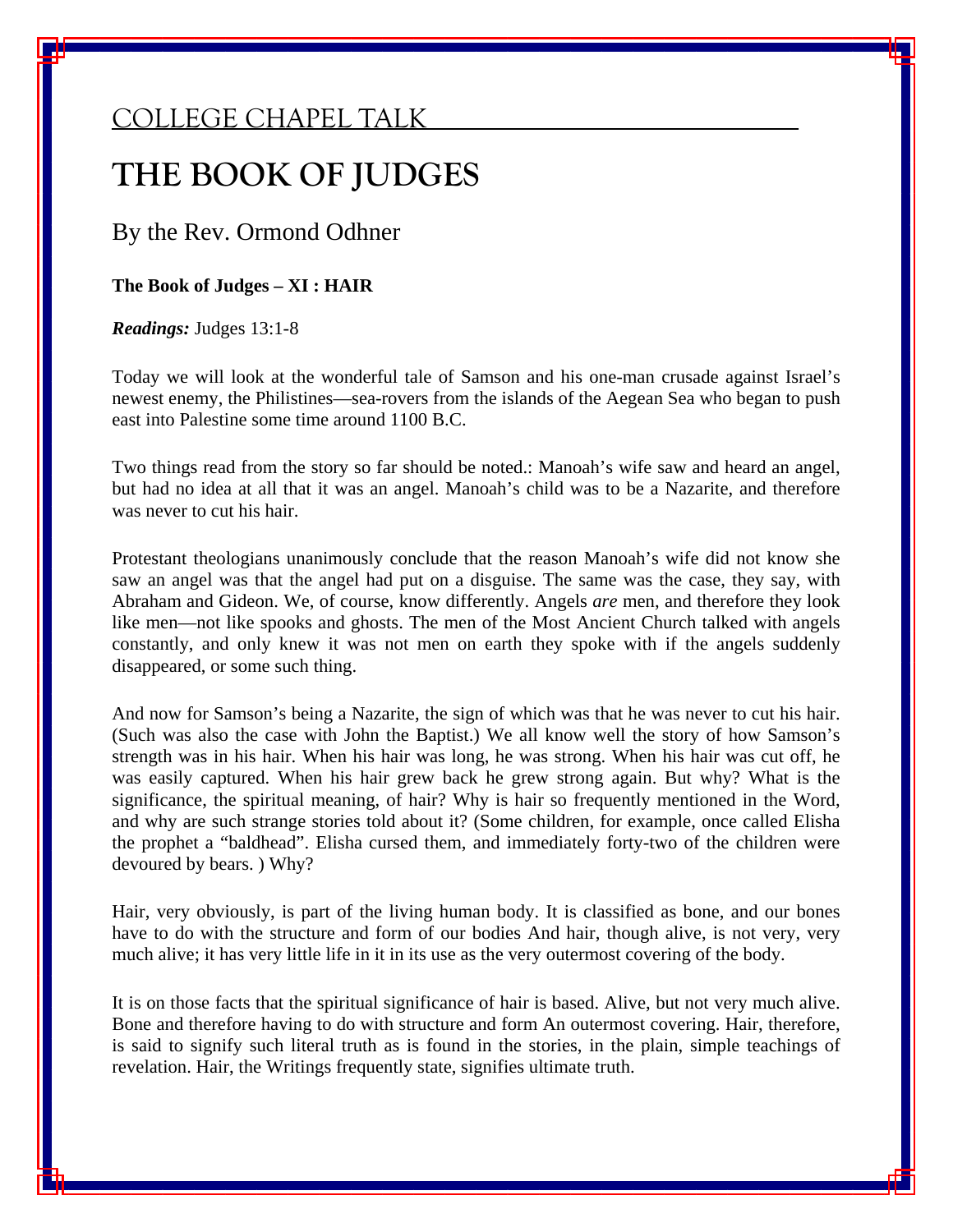Why, now, was Samson strong when he had hair, weak when his hair was shorn? To illustrate this, take the fifth commandment, "Thou shalt not kill" In its inmost or celestial sense, this means that we may not hate the Lord. In its internal or spiritual sense it means that we may not destroy another's faith, another's religion. In its literal, ultimate sense it means we may not kill another human being, injure him, hate him, or destroy his reputation.

Let us pretend, now, that we decide to obey this commandment as to its internal meaning only. We will not go around hating the Lord. We will not destroy another man's religion. But hate our neighbor? Why, of course, hate him. We will revel in hating him. We will injure him when possible, and would gladly kill him, if we could get away with it. And as for destroying his reputation- what could be more delightful?

It is as clear as day that in such case the fifth commandment has no real strength wth us at all. The internal may indeed be the most important thing. The external may be only its covering, comparatively lifeless as far as religion goes (for an utterly irreligious person may also abstain from murder and slander.) But unless we obey the teachings of the Word in their ultimate form, their literal meaning, nothing in the Word has any real power in us at all.

The hair signifies such ultimate, literal truth. Hence it was that Samson, who typified the power of the Word, was strong when his hair was long, powerless when his hair was shorn off.

### **The Book of Judges – XII: SAMSON'S INSTABILITY**

#### *Readings:* Judges 14:10-20

The wonderful story of Samson paints a picture of a very strange and inconsistent character. He was a man of terrific strength. With his bare hands he killed a lion. He walked off with a weaver's beam braided into his hair. He tore the gates off a city's walls and carried them away into the hills. But he was obdurate, stubborn, at times completely foolish, and was always getting himself into trouble. Against the will of his parents and the laws of his Church, he married a woman of the Philistines. Constantly he got into trouble with women, and even when he plainly saw that the woman Delilah was out to have him killed, he could not resist her physical charms and came back to her again and again.

So far in the story we have read how, on one of his early visits to the Philistine woman, he had killed the lion, and how, some time later, he had found bees and honey in the lion's carcass. He kept that a secret. Today we read the story of his marriage feast – a marriage which was never consummated. Interesting marriage customs are revealed here. The bridegroom, even then, had a "best man". For seven days he put on a marriage feast and at the end of seven days he took the woman home to be his wife. Only Samson never did. She had betrayed his riddle. He had lost his bet. He killed enough Philistines to pay his debt and then went home in anger. His bride was at once married off to the friend who had served as best man.

A mighty hero - and a very foolish man. But it should be carefully noted in the story that Samson was the hero when "the spirit of the Lord came upon him"; foolish, when he acted on his own, without Divine instruction. This is most important to an understanding of the spiritual sense. For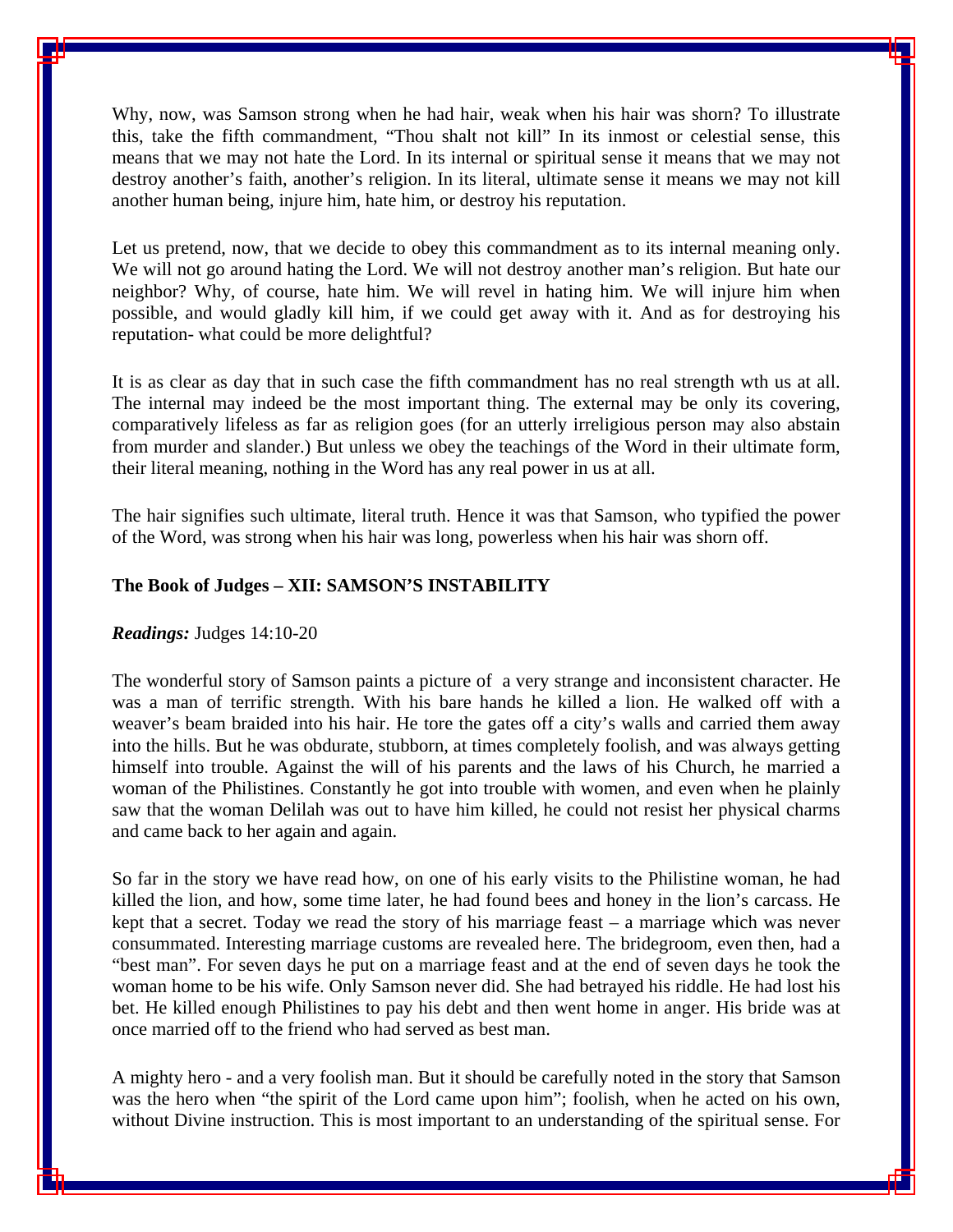Samson, we are told, represents the Word in its letter -the Word such as we have it in the stories of the Old and New Testaments. It is here that there is strength and power against. evil - that, we have already seen. That is why Samson was strong. But Samson did what was right only when under Divine guidance; he did what was wrong when he acted on his own. And the stories of the letter of the Word give us spiritual strength when we are led to a proper understanding of them by the Lord; they can get us into serious trouble when we try to interpret them on our own, without the guidance of the spiritual sense.

What, for example, does the letter teach about the Divinity of Jesus Christ? If you just stuck to the letter and tried to interpret it on your own, you might come up with this answer - millions of people have - that it teaches that Christ is the Son of God, that He said prayers to God the Father, and asked Him to send the Holy Spirit. Three separate Gods - foolishness, trouble. But under the Divine guidance given in the revelation of the spiritual sense, you discover that such passages are written according to the appearance and must be interpreted in the light of other passages, in which the spiritual sense is clear - I and the Father are one; he that hath seen Me hath seen the Father; the Son of God who would be born would be God Himself, the Father from eternity.

In the letter of revelation there is spiritual strength when it is interpreted and understood according to Divine guidance. To the New Church such guidance has been given in the writings.

#### **The Book of Judges – XIII: THE PHILISTINES**

#### *Readings:* Judges 15: 9-20

One of the most common temptations to come upon New Churchmen as they grow up and enter more deeply into the mysteries of faith, is to believe that the whole of religion consists in knowing and understanding the tenets of their faith. If you can give a rational explanation of the Trinity, showing that the whole of it exists in Jesus Christ; if you can explain how an eternal, conjugial marriage is effected by the union of the will of the wife and the understanding of the husband; if you can show that the Lord's purpose in creation is a heaven from the human race; well, then you are really New Church, intelligently and rationally New Church.

Or so we are tempted to think, making religion to consist solely of doctrine, separating it from life. But what good is it to be able to explain the Trinity, but not live the explanation? - and a person who allows himself to be guided by teachings other than the those of the Lord Jesus Christ is not living the doctrine of the Trinity, for, above everything else, this doctrine teaches that the human words spoken by Christ are the words of God Himself, and that there is no Divinity elsewhere. And what good is it for a boy to be able to prate beautifully of marriage and conjugial love, if, as a boy, he is not preparing himself for that love by purity of word and thought? And what good is it to speak of an eternal purpose in creation, if one lives as though all that mattered in life is the present here and now?

Religion is not merely what you say you believe. Religion is the way you live according to your belief. Yet, as we mature, we are constantly tempted to make the whole of religion consist only of knowledge and doctrine.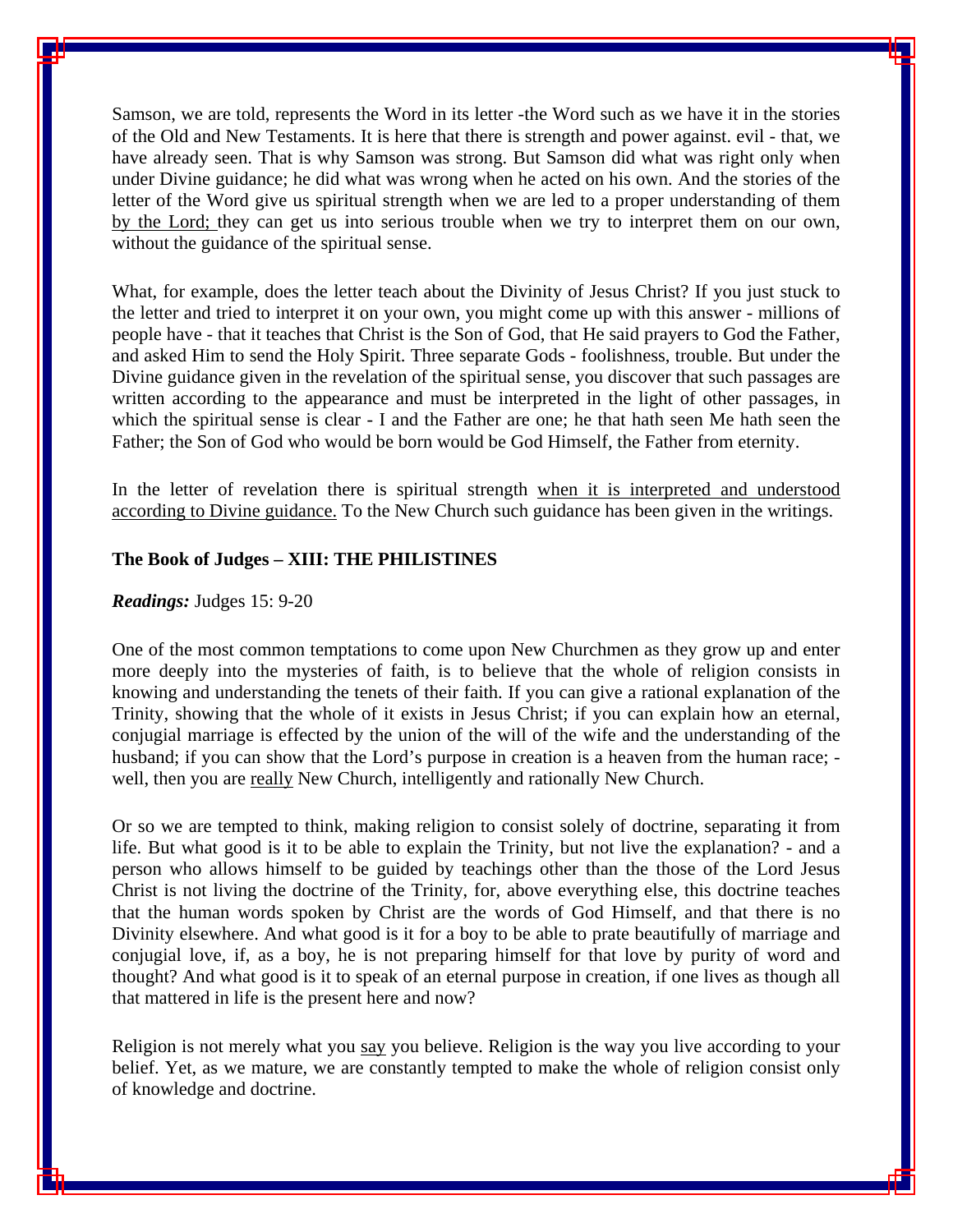Each of the nations who conquered the Israelites as they were settling in their promised land signified not only the particular evil into which Israel had fallen, but also one of the various evils that attacks the Church in each of us. The Philistines, the Writings say, signify the evil of which we have just spoken, the evil of making religion to consist merely in doctrine and knowledge, while ignoring application to life.

It was Samson, strong and mighty Samson, who, on a one-man crusade, began to lead Israel to deliverance from the Philistines. Samson, we have already seen, represents the literal sense of the Word, the plain meaning of the literal teachings of the Old and New Testaments and the Writings. And it is the literal sense of the Word which alone can deliver us when, tempted by spiritual Philistines, we would make the whole of religion to consist of mere knowledges and doctrine. It is in the letter of the Word that we will find the strength of Samson, if only we will turn to it again and again is such temptation.

We can explain the Trinity, can we? (Not every one that saith onto Me, Lord, shall enter the kingdom of heaven – but he hath My words and keepeth them.) We believe in the eternity and holiness of marriage, do we? (For everyone who from early youth loves and desires and asks of the Lord a legitimate and lovely companionship with one, and who spurns and detests wandering lusts, a conjugial marriage is provided.) We believe in an eternal purpose in creation, do we? (Lay not up for yourselves treasures upon earth, for where your treasure is, there will your heart be also.)

The letter of the Word – its plain and simple, homely teachings. In intellectual conceit we are tempted to despise it as a lowly weapon for the battles of life. But in it is the strength of Samson, who could take the moist jawbone of an ass and with it slay a thousand Philistines – "heaps upon" heaps".

#### **The Book of Judges – XIV: SAMSON**

#### *Readings:* Judges l6: l-5

The few verses read today from the story of Samson tell one full incident of his life and the beginning of another – the last. One of the most remarkable features of the letter of the Word, incidentally, is the brevity of its stories. Probably forever there will remain in your minds a picture of Samson ripping off the huge gates of the city of Gaza, and carrying them off into the hills. It took exactly three verses of Scripture to tell that whole story and to describe the incidents that led up to it.

The story of Samson, the Writings say, is literally true, and is to be accepted as such. It is not what the Writings call "made-up history", such as we find in the first few chapters of Genesis stories made up for the sake of their internal meaning - the flood of water, for example, to describe the "flood" of evil and falsity that practically destroyed the human race at the end of the Most Ancient Church. Nor is the story of Samson mere legend or fable, such as we find in the ancient Greek tales of Hercules. The story of Samson is literally true. There was a man named Samson. He was strong - almost unbelievably strong. And - note this most carefully - his strength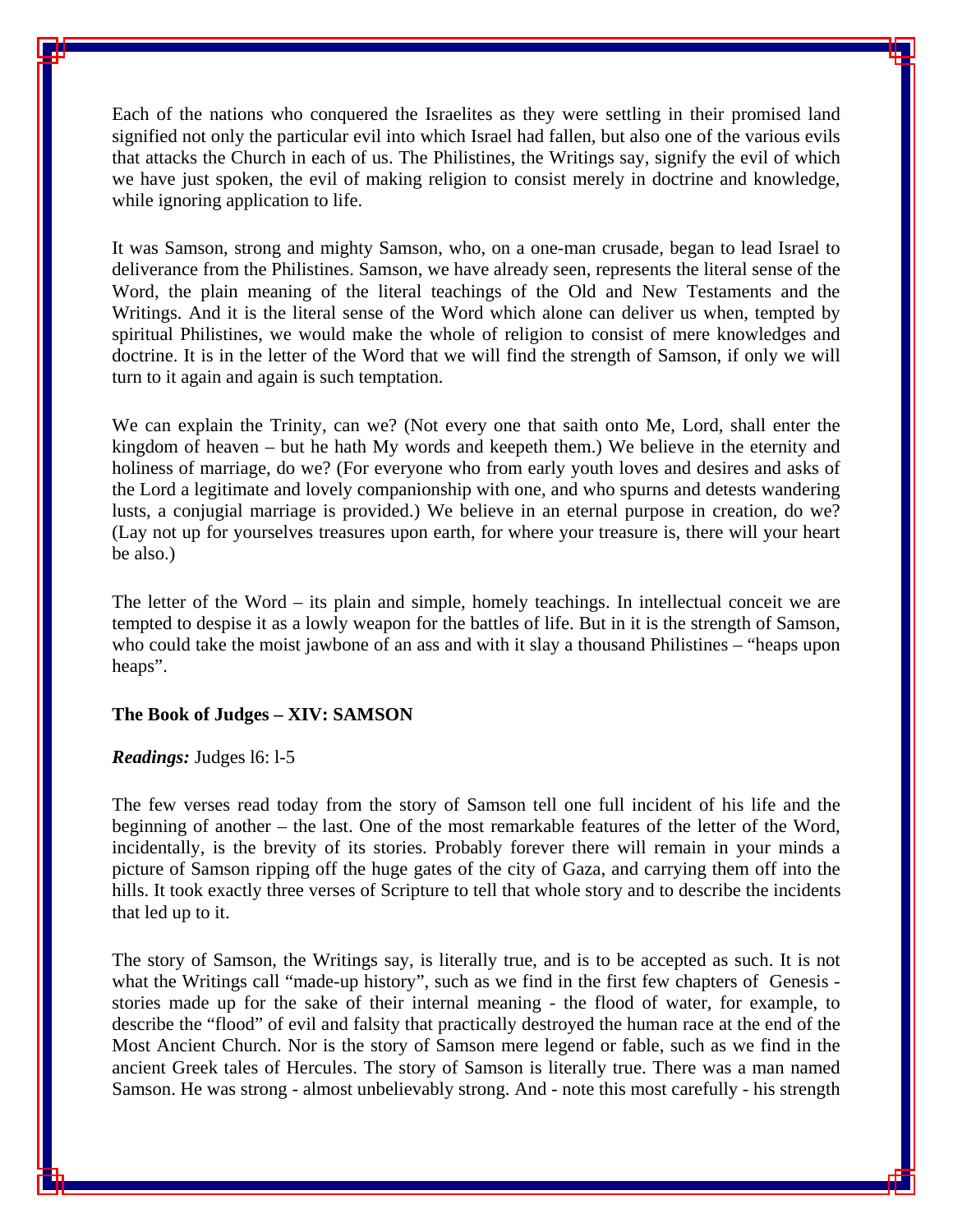actually lay in his hair. Literally, when his hair was long he had strength; when his hair was shorn he was powerless.

To us today, this seems almost impossible. We accept it. only because revelation tells us that we must. And yet, the Writings give some indications of how such things could be, and, to some extent, so does common experience. There seem to be on record authenticated cases wherein men, under great emotional stress, have performed almost superhuman feats of strength. The most common examples of this which we usually hear tell how two or three men will carry some such thing as a huge piano out of a burning building, and then, once outside, are unable to lift it. Whether these particular tales are factual or not is unimportant. What is important is that they illustrate the general truth that under emotional stress men can sometimes do that which they are incapable of under ordinary circumstances.

Where does such strength come from? Not the body by itself - that remains unchanged. No, it is rather that something from the mind has entered the body and has given it unusual strength. And it is this line that the Writings speak when they explain how Samson's strength literally lay in his hair. The mind into the body. But, the Writings say, first, something specia1 into his mind, and then the mind into the body.

For when the Lord set up the Jewish Church and commanded it to go through its representations and rituals, He associated the angels of heaven with those rituals and representatives in a very peculiar way. Today, with us, there may indeed be angels present in our repetition of the Lord's Prayer. There will be, if we are shunning evils as sins and otherwise living the Lord's commands. But if our hearts are evil, there will be no angelic spirits at all associated with our saying of the Prayer. With the ancient Jews the case was otherwise.

It did not matter what the spiritual state of the Jew was. As long as he stuck to the representatives commanded by the Lord, the heavens were associated with him, and he could use their power as his own. Hence his superhuman strength. But when his hair was shorn there was no representative left in him with which the heavens could be associated, and he became as any other man.

And at the end of the reading today we find Samson about to be thus bereft of his strength, betrayed by that woman he loved in the valley of Sorek - betrayed by Delilah for a bribe of about four thousand dollars.

#### **The Book of Judges – XV: SAMSON AND DELILAH**

#### *Readings:* Judges 16:6-31

Samson, mightiest of the heroes of Israel, now has fallen, fallen because or the nagging of the woman he loved, but could not trust. Shorn of his hair, he was powerless before the Philistines. They took him captive, gouged out his eyes, and set him to work grinding wheat in their prison. Only one more act remained for him - to die the death wherein he would kill more Philistines than he had killed in the whole of his life.